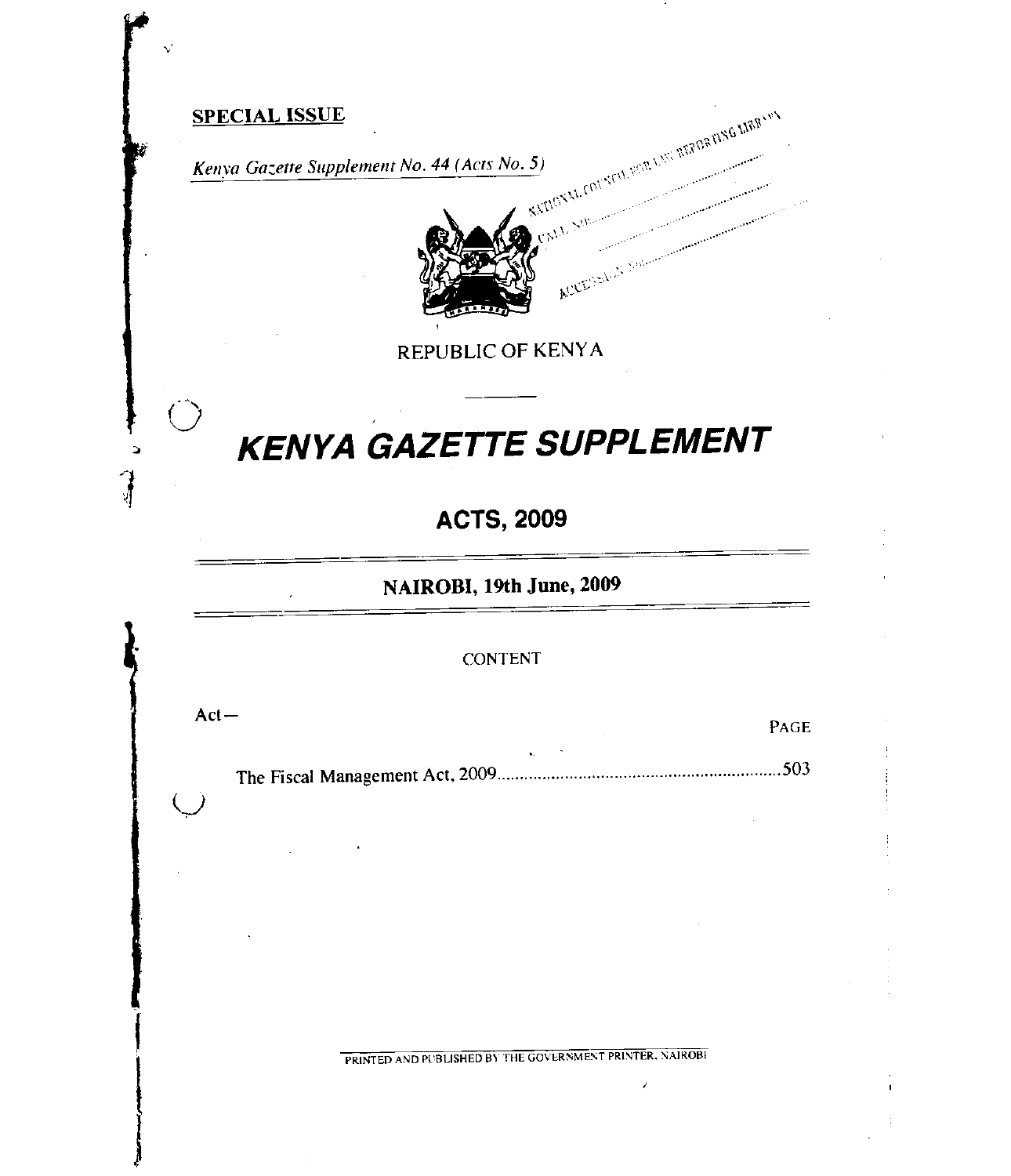#### THE FISCAL MANAGEMENT ACT

#### No. 5 of 2009

#### Date of Assent: 16th June, 2009

Date of Commencement: 19th June, 2009

#### ARRANGEMENT OF SECTIONS

#### Section

 $\bigcirc$ 

#### PART I-PRELIMINARY

- 1—Short title.
- 2—Interpretation.

#### PART II—ADMINISTRATION

- 3-Parliamentary Budget Office.
- 4—Functions of the Budget Office.
- 5—Functions of the relevant committee.

## PART III—OVERSIGHT OF THE BUDGETARY PROCESS

- 6—Principles of prudent fiscal management.
- 7—Budget policy statement.
- 8—Procedure for adoption of budget policy statement by the National Assembly.
- 9—Laying of annual and supplementary estimates
- 10—Consideration of estimates by parliamentary committees.
- I I —Minister to take into account recommendations of Assembly.

I2—Preparation of budget by public entities.

- 13—Monthly publication of revenues.
- 14—Compliance report.
- 15 —Pre-election fiscal report.
- 16— Withholding of approval.

#### PART III—GENERAL

ż,

17—Transitional.

18—Authority to obtain information.

19-Regulations.

#### 503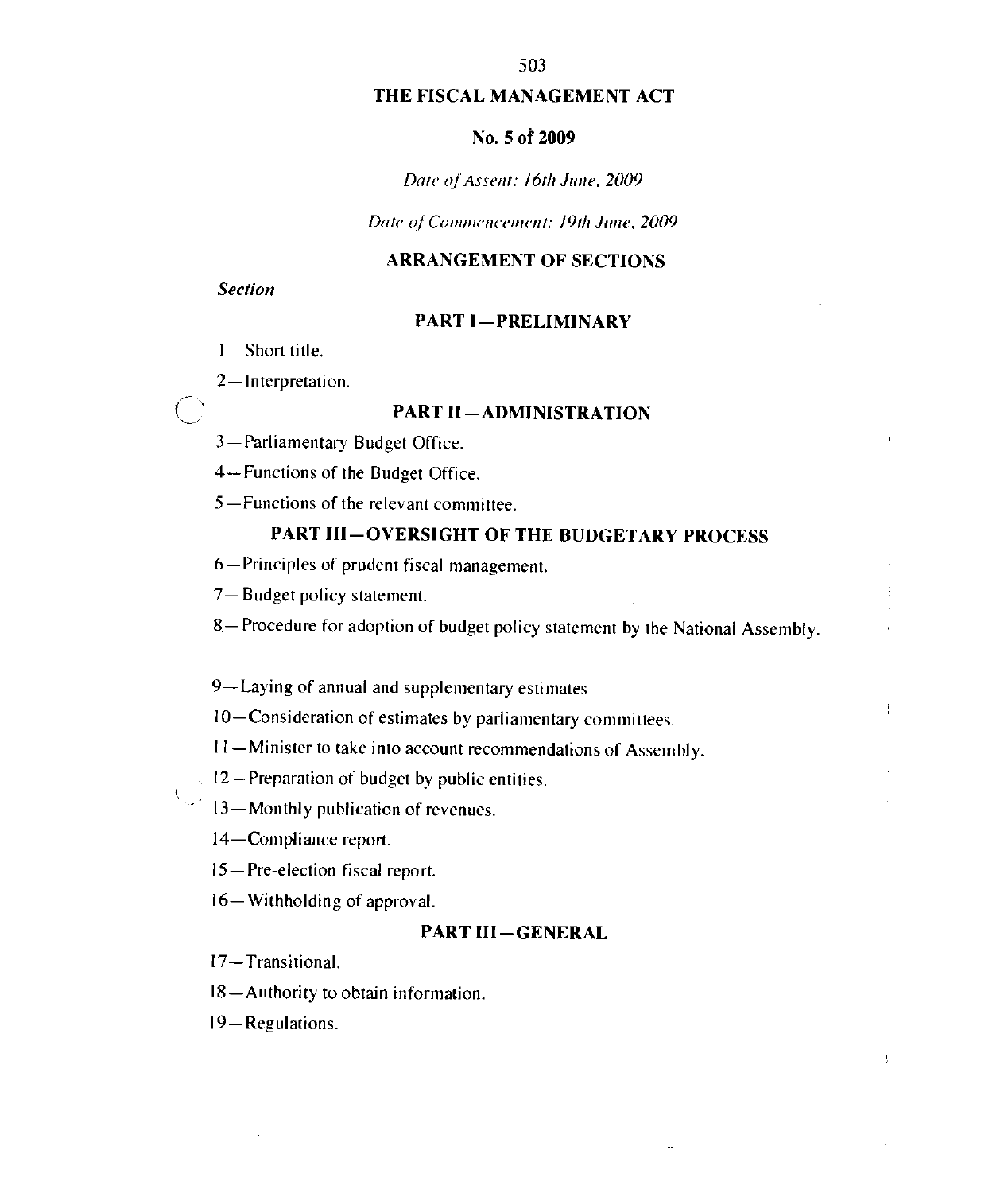#### No. 5 **Fiscal Management** 2009

#### THE FISCAL MANAGEMENT ACT, 2008

AN ACT of Parliament to provide for the regulation and oversight of the national budget process and the establishment of a parliamentary budget office for the oversight of the national budget process and for connected purposes

ENACTED by the Parliament of Kenya. as follows:—

#### PART 1-PRELIMINARY

 $\ddot{i}$ 

Short title. 1. This Act may be cited as the Fiscal Management Act, 2008.

Interpretation 2. In this Act, unless the context otherwise requires-

"budget" means the process by which estimates of Government revenue and expenditures are set and includes fiscal priority setting and formulation of tax and spend policies, legislation, execution and audit of public finances;

"Budget Office" means the Parliamentary Budget Office established by section 3:

"budget policy statement" means the budget policy, statement prepared under section 7;

"compliance report" means one of several reports submitted to the National Assembly by the Minister under section 14:

"departmental committee" means the relevant select departmental committee established the Standing Orders of the National Assembly;

"financial year" means the period of twelve months ending on  $30<sup>th</sup>$  June of each year:

"Minister" means the Minister for the time being responsible for matters relating to finance;

"principles of prudent financial management" means to the principles of prudent financial management established by section  $6(2)$ ;

"public entity" means—

(a) the Government or any department of the Government;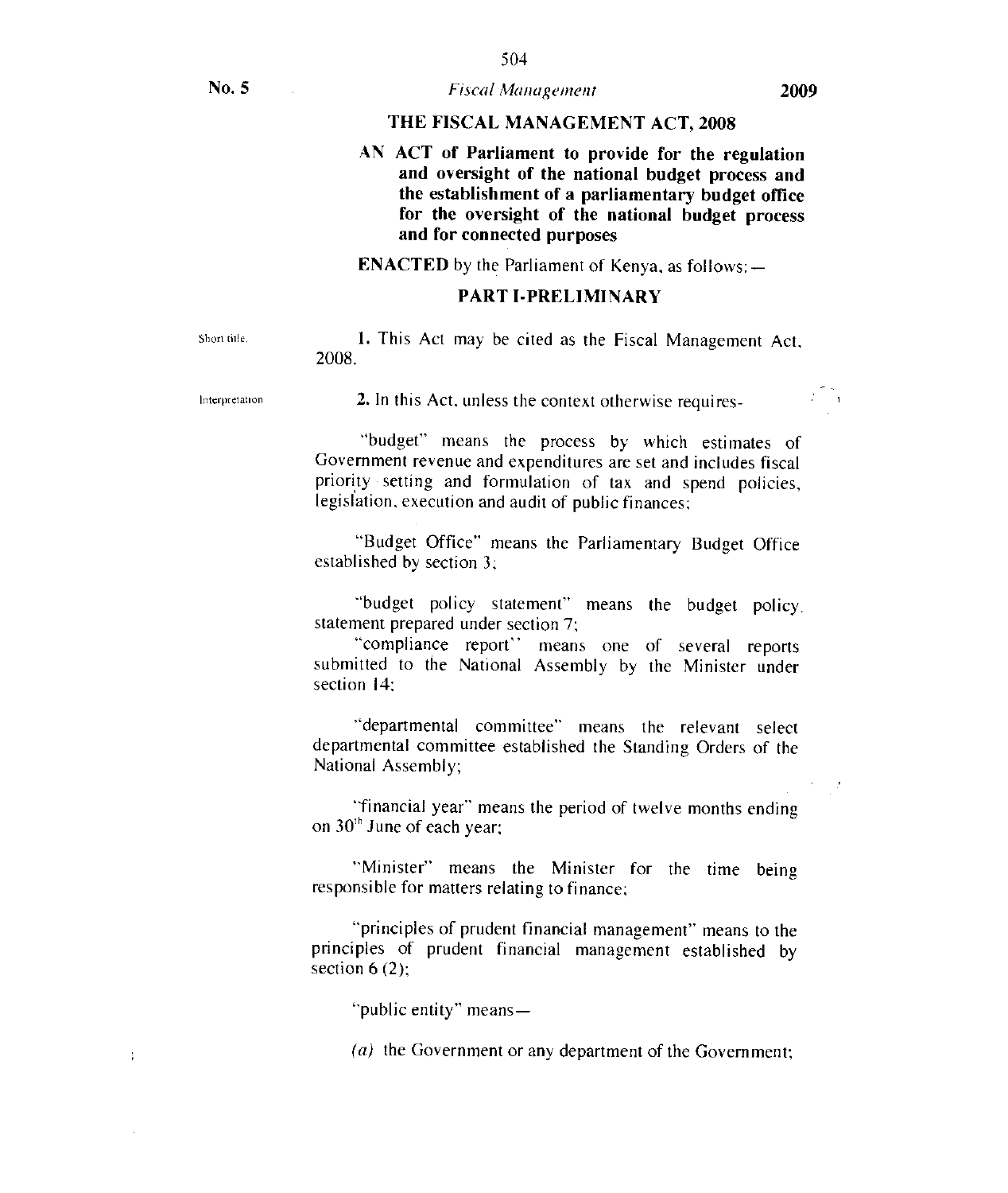#### 2009 Fiscal Management

|                                                                                                                                      | (b) | the courts:                                                                                  |                |
|--------------------------------------------------------------------------------------------------------------------------------------|-----|----------------------------------------------------------------------------------------------|----------------|
|                                                                                                                                      | (c) | the commissions established under the Constitution;                                          |                |
|                                                                                                                                      |     | $(d)$ a local authority under the Local Government Act:                                      | Cap 265.       |
|                                                                                                                                      |     | $(e)$ a state corporation within the meaning of the State<br>Corporations Act;               | Cap 446.       |
|                                                                                                                                      | (f) | the Central Bank of Kenya established under the<br>Central Bank of Kenya Act:                | Cap. 491.      |
|                                                                                                                                      |     | $(g)$ a co-operative society established under the Co-<br>operative Societies Act.1997:      | (No.2 of 1997) |
|                                                                                                                                      |     | $(h)$ a public school within the meaning of the Education<br>Act:                            | Cap.211.       |
|                                                                                                                                      | (i) | a public university within the meaning of the<br>Universities Act:                           | Cap.210B.      |
|                                                                                                                                      | (i) | a college or other educational institution maintained<br>or assisted out of public funds: or |                |
|                                                                                                                                      |     | $(k)$ an entity prescribed as a public entity for the purpose<br>of this paragraph:          |                |
| "relevant committee" means the departmental committee of<br>the National Assembly responsible for economic and budgetary<br>matters: |     |                                                                                              |                |
|                                                                                                                                      |     | "Treasury Report" means the report made by Treasury<br>under section $9(3)$ .                |                |
|                                                                                                                                      |     | <b>PART II-ADMINISTRATION</b>                                                                |                |

3. (I) There is established an office to be known as the Parliamentary Budget Office which shall be an office in the parliamentary service. Parliamentars Budge) Office .

(2) The Budget Office shall consist of persons appointed on merit by virtue of their expertise in finance. economic and public policy matters.

provide the National Assembly with timely and objective 4. (1) The functions of the Budget Office shall be to Functions of the information and analysis in connection with the national budget and economy.

Functions of the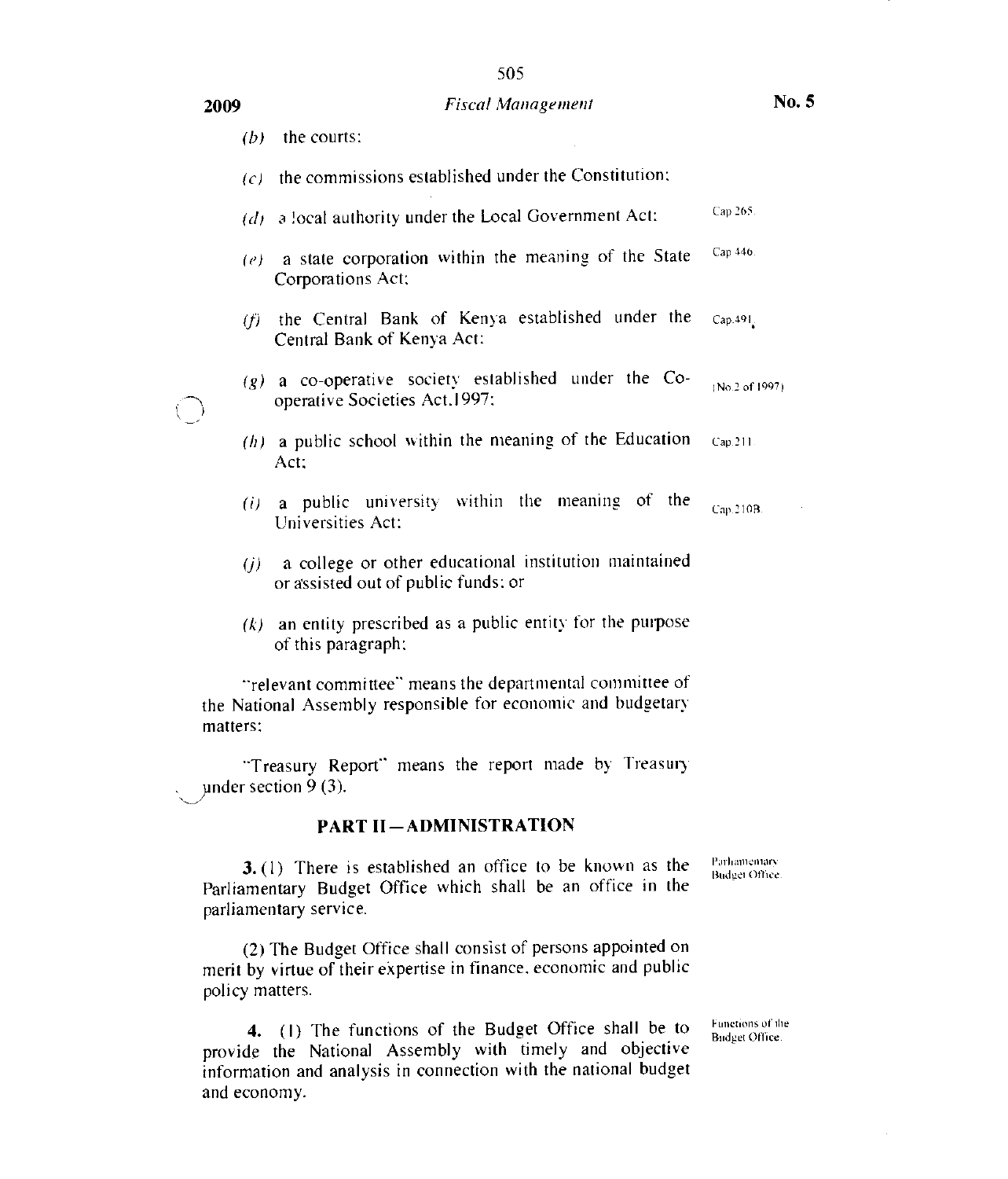(2) Without prejudice to the generality of subsection  $(1)$ , the Budget Office shall —

- (a) provide budget related information to the relevant committee, the departmental committees and other financial select committees of the National Assembly;
- $(b)$  provide service the committees referred to in paragraph (a) within their budgetary jurisdictions;
- (c) prepare reports on budgetary projections and economic forecasts and options to reduce the budget deficit;
- (d) prepare analytic studies of specific subjects such as  $\frac{1}{2}$  financial risks posed by Government sponsored enterprises and financial policies;
- (e) sponsor such national and international forums as it may consider necessary.
- (f) study budget proposals and trends and where appropriate, suggest changes in the content or format of such proposals or trends;
- (g) propose, where necessary, alternative scenarios for various macro economic variables in respect of any financial year;
- $(h)$  establish and foster such relationships with the Treasury and with other national and international organizations, with interest in budgetary and economic matters, as it deems fit for the efficient and effective discharge of its mandate;
- $(i)$  undertake, independently or in collaboration with any appropriate person or institution, any other study or activity likely to assist in carrying out the functions specified in this subsection.

(3) The Budget Office shall ensure that its researches, studies, evaluations, findings, recommendations and other relevant literature are presented in a readily intelligible and userfriendly form.

Functions of the  $\qquad \qquad$  5. (1) The relevant committee shall  $-$ 

relevant committee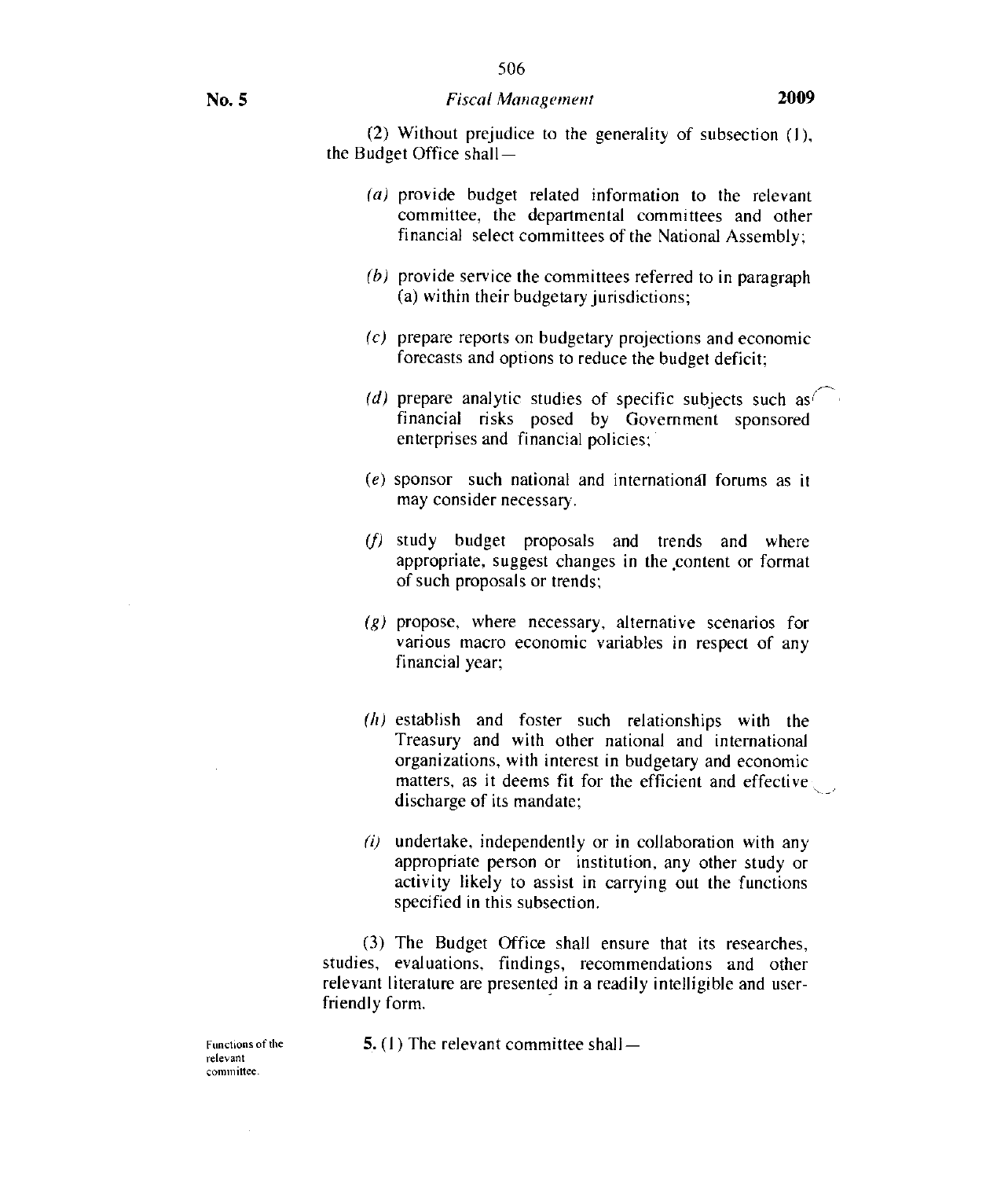# <sup>2009</sup>*Fiscal Management* No. 5

507

(a) provide general direction and impetus in the realization of the objectives of this Act;

- (b) study all economic and budgetary questions falling within the competence of the National Assembly and transmit its recommendations thereon to the Assembly;
- (c) study or consider any specific question or matter referred to it by the National Assembly and transmit its recommendations thereon to the Assembly;
- $(d)$  subject to this Act and any other written law, take policy decisions for the efficient and harmonious functioning of the Budget Office;
- $(e)$  ensure adherence by the Minister and public entities to the broad principles of prudent fiscal management;
- $(f)$  examine all reports relating to fiscal and economic performance tabled in the National Assembly by the Minister, including the budget policy statement, annual estimates of expenditure and the various compliance reports and report to the Assembly what improvements of form or substance, if any, should be made to those reports so as to achieve optimum value for the money foregone, received or spent on the target objectives of public entities;
- be the link between the Budget Office and the *(g)*National Assembly.

(2) In the performance of its functions under this section, the relevant committee shall be assisted by the Budget Office, which shall also serve as its secretariat

#### PART III—OVERSIGHT OF THE BUDGETARY PROCESS

6. (1) The Government and all public entities shall, in their policy objectives, adhere to the principles of prudent fiscal management.

Principles of prudent fiscal management .

(2) The principles of prudent fiscal management shall include—

(a) a borrowing policy that ensures that public debt is sustainable;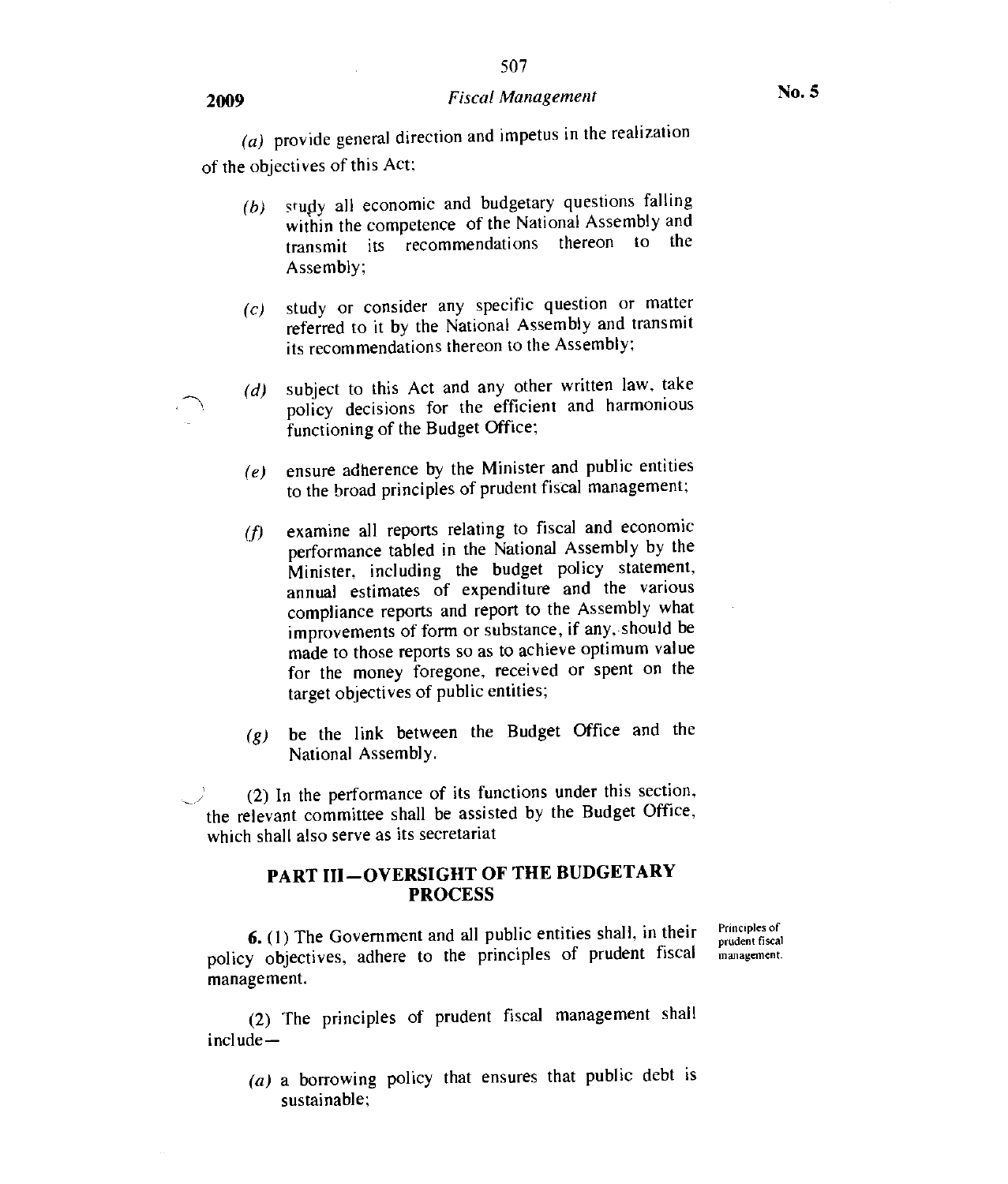#### No. 5 **Fiscal Management** 2009

- (b) a fiscal policy that will achieve and maintain an adequate buffer of the State's total net worth in the future:
- $(c)$  minimization of fiscal risk to the State in respect of guaranteed loans, pension obligations and pending bills:
- (d) a wage policy that is sustainable, attractive, not wasteful pegged to the size of the economy, and ensures retention of competent staff:
- (e) policies that ensure a reasonable degree of future predictability about the level and stability in tax rates;
- $(f)$  a national budget and budgetary process that promotes transparency, accountability and effective management of the economy and the public sector;
- $(g)$  prioritization of productive expenditures rather than expenditures geared towards present consumption, in allocation of resources;
- $(h)$  observance of the doctrine of separation of powers by ensuring that Parliament only gets involved in the management of public resources in the instances set out by the Constitution and any other written law.

(3) The Minister shall ensure that the principles of prudent financial management are taken into account in the preparation of and reporting to the National Assembly on all the matters required to be reported under this Act.

(4) The Government may deviate from the principles of  $\searrow$ prudent fiscal management if the Minister—

- $(a)$  states the reasons for the departure including a plan of action and duration within which Government will revert to the principles of prudent financial management;
- $(h)$  tables such reasons, plan of action and duration of deviation to the National Assembly for approval before such fiscal management policies are implemented.

7. (I) The Minister shall prepare and lay before the National Assembly a paper to be referred to as a budget policy statement.

Budge! oolic. statemeni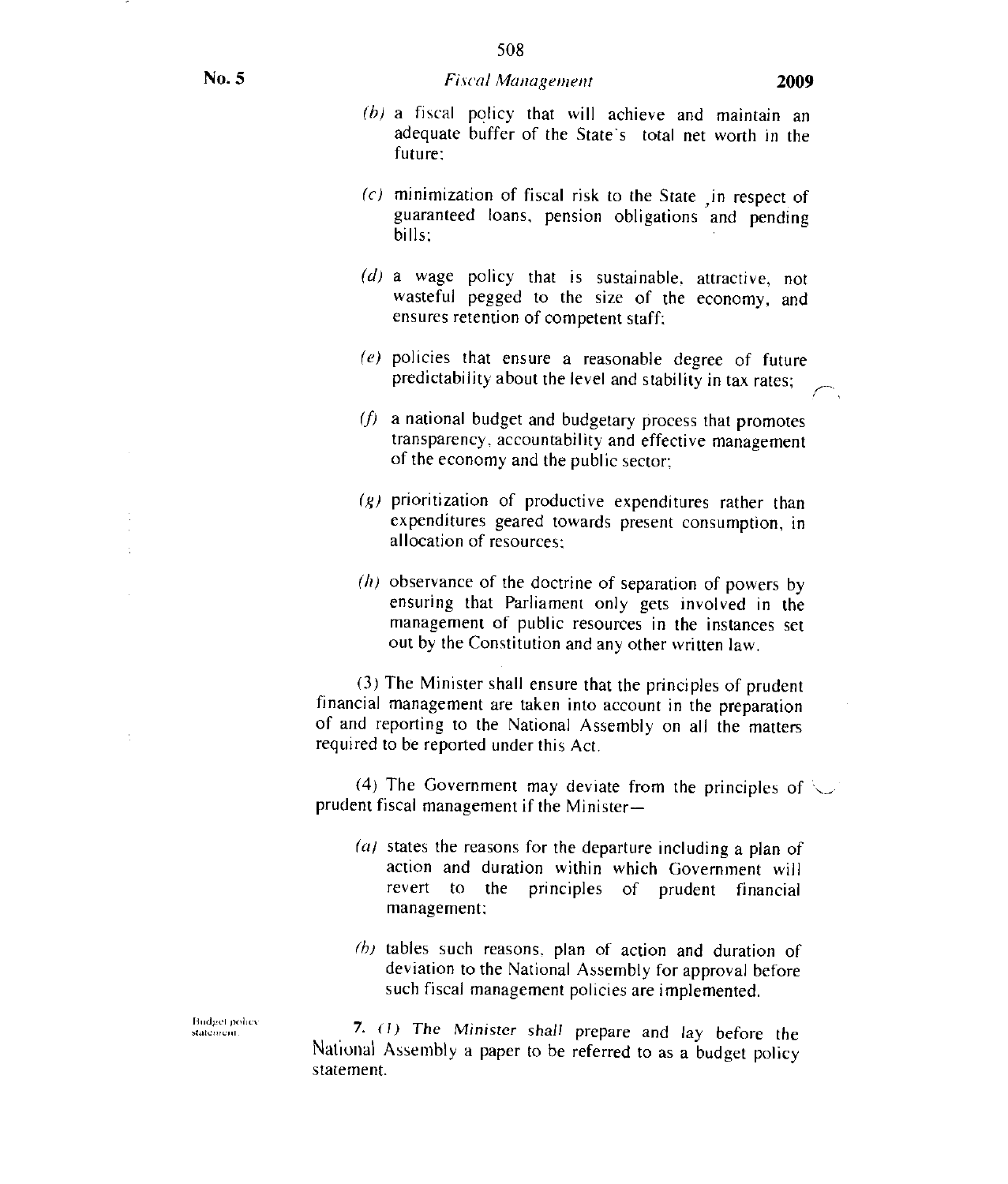#### 2009 *Fiscal Management* No. 5

509

(2) The budget policy statement shall be laid before the National Assembly not later than 21st March each year or, in the event that the National Assembly is not in session on 21st March, within the first week upon the reconvening of the Assembly.

(3) The budget policy statement shall state the broad strategic macroeconomic issues that will be the basis of the budget of the succeeding financial year and the medium term and shall include—

- (a) an assessment of the current financial year and the projected state of the economy for the succeeding three years;
- (b) the macro economic and fiscal policies for the period specified under paragraph (a);
- $(c)$  targets for overall revenues, total aggregate expenditure and domestic and external borrowing for the succeeding financial year and the medium term;
- (d) the total resources to be allocated to individual programmes within a sector or Ministry for the period identified under paragraph (a) indicating the outputs expected from each such programme during that period;
- (e) the criteria used to allocate or apportion the available public resources among the various programmes;
- $(f)$  the estimates of interest and debt servicing charges and loan repayments for the financial year to which the budget relates and the next two financial years;
- $(g)$  proposal for financing any deficits for the financial year;
- (h) indication of the intention regarding borrowing and actions that may increase public debt for the financial year;
- (i) budgeted and actual revenue levels for the two preceding financial years;
- (j) budgeted and actual expenditure for the two preceding financial years by vote and main divisions;
- $(k)$  forecast financial position for the financial year to which the budget relates and the next two financial years;

Â,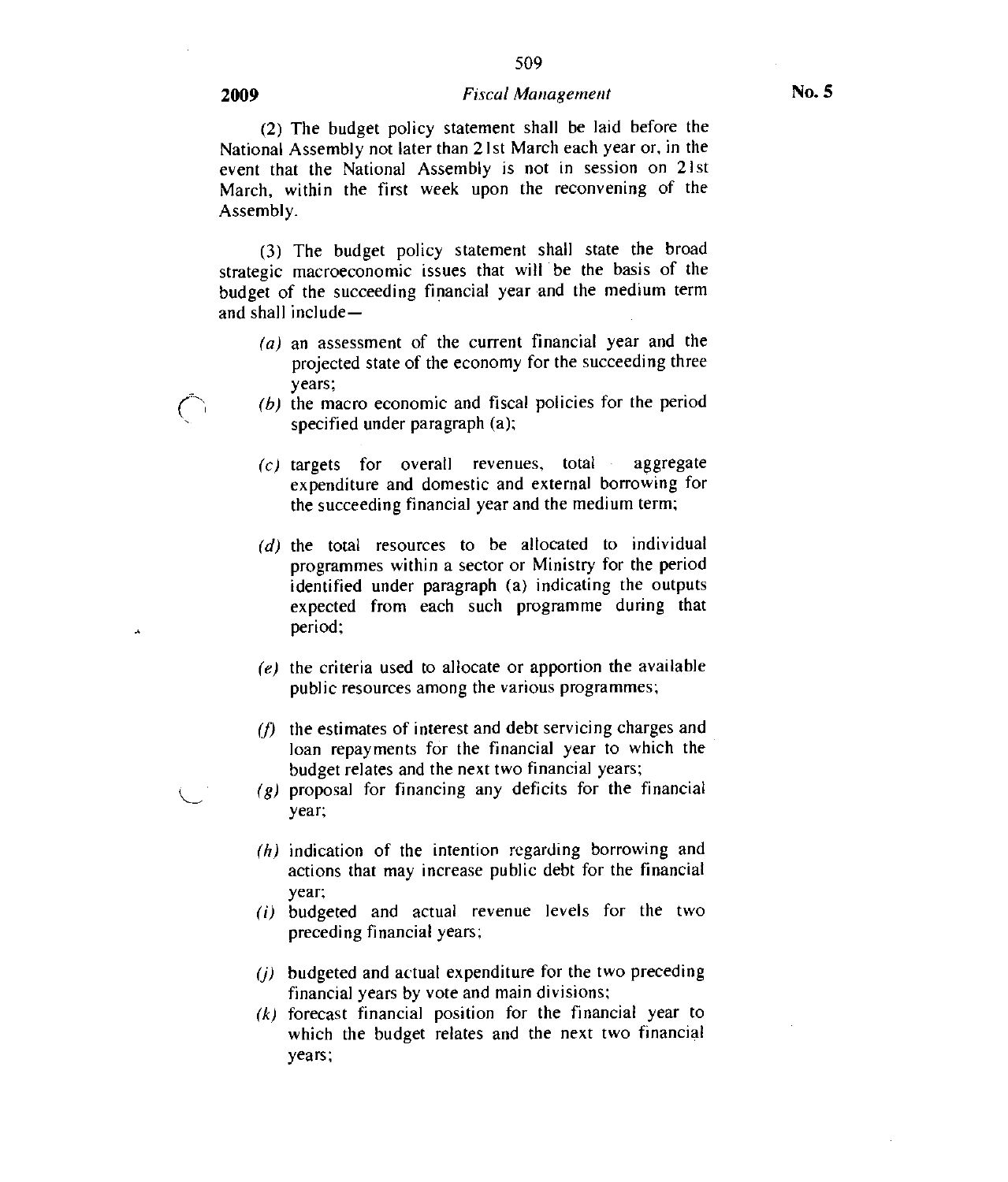510

- (1) statement of specific fiscal risks and contingent liabilities including guaranteed loans, pending bills, uninsured risks, promissory notes and other internationally accepted instruments, as at the day on which the forecast financial statement are published and the rules that determine what constitutes current and future fiscal risks:
- $(m)$  the policy objectives that will guide the Government's budget decisions during the financial year and the policy areas that the Government will focus on during the financial year.

8. (1) Upon being laid before the National Assembly, the budget policy statement shall stand committed to the relevant committee without question put.

(2) In considering the budget policy statement, the relevant committee shall consult each departmental committee and shall, not later than  $15<sup>th</sup>$  April, lay its report before the National Assembly.

(3) The National Assembly shall discuss the report of the relevant committee on a motion that "this House do adopt the report of the Parliamentary Budget Committee on the budget policy statement".

Laying of annual estimates

9. (1). The Minister shall, not later than  $20<sup>th</sup>$  June of each year, lay before the National Assembly, the annual estimates of revenue and expenditure for the succeeding financial year.

(2) The annual estimates laid before the National Assembly under the provisions of sub-section (1) shall be accompanied by a Treasury Report specifying, by department, all the measures taken by the Government to implement the audit recommendations made by the National Assembly in the previous year.

Consideration of estimates by parliamentary committees.

10. (I) Upon being laid before the National Assembly, the annual estimates shall stand committed to the respective departmental committees according to their jurisdictions.

(2) Each departmental committee shall consider, discuss and review the estimates apportioned to it by subsection (1) and submit its report thereon to the National Assembly within twenty-one days after the estimates were first laid before the National Assembly.

Procedure.for adoption of budget policy statement by the National Assembly.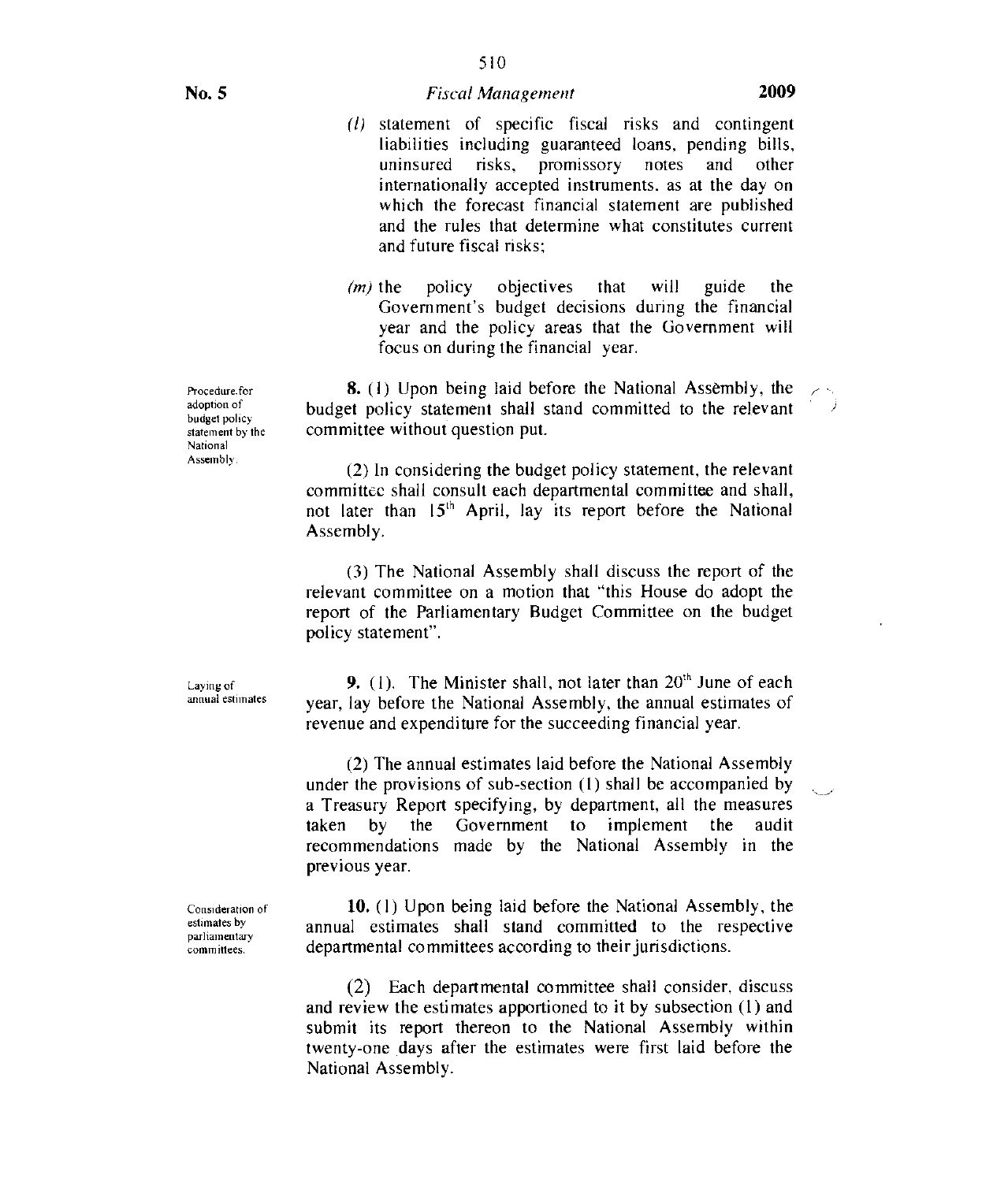# 2009 **Fiscal Management** No. 5

511

(3) A departmental committee shall, in considering the departmental votes assigned to it under this section, consult with the Minister responsible for the vote under consideration by that departmental committee.

11. Without prejudice to the generality of section 10, in preparing the final estimates of revenue and expenditure referred to in sub-section 9 (1), the Minister shall take into consideration the comments and recommendations of the relevant committee as submitted to the National Assembly under section 10 (2).

12. (1) Every public entity shall be required to prepare its budget and submit to its parent Ministry by the 28<sup>th</sup> of February each year.

(2) The budget referred to under subsection (2) shall comprise estimates of —

- (a) all revenue for the period;
- (b) expenditure divided into capital and recurrent.

(2) The approved budget by Treasury must be annexed to the annual estimates of expenditure and revenue listed before the National Assembly each year.

13. (1) Within twenty-one days after the end of each month the Minister shall publish in the Gazette a statement of actual revenues collected by category and net exchequer issues by Ministry.

14. (1) The Minister shall, three months after the laying of the budget before the National Assembly, and every quarter thereafter, lay before the National Assembly, sequentially and cumulatively, a compliance report in such form and of such content as may be prescribed.

(2) Where the National Assembly is not in session on the date specified under subsection (1), the compliance report shall be laid before the National Assembly on the second day immediately after the reconvening of the National Assembly

(3) A compliance report shall  $-$ 

(a) indicate for the period under review, the extent to which the objectives and targets in the budget policy statement were met;

Monthly publication of revenues.

Compliance report

Preparation of budget by public

entities.

Minister to take into account recommendation s of Assembly.

 $\hat{\mathbf{r}}$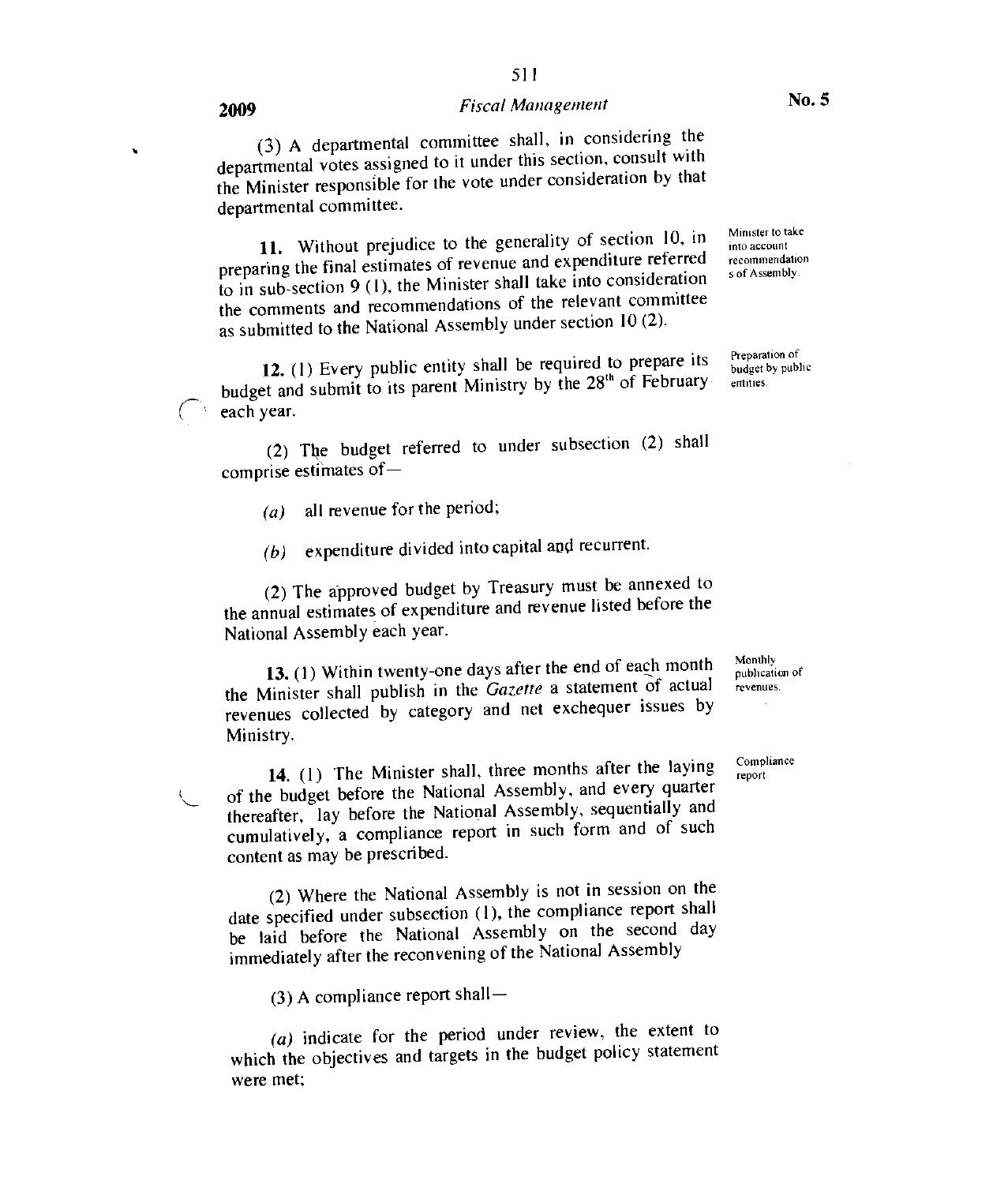$\mathcal{N}_{\text{max}}$ 

- (b) specify the following amounts and compare them with the corresponding targets for the period under review-
	- (i) the actual revenue for the relevant period and a comparison of the expected:
	- (ii) the actual expenditure per vote, distinguishing between capital and current expenditure for that period, and for the financial year up to the end of that period.
	- (iii)actual borrowing for that period, and for the financial year up to the end of the financial year.

(4) In the event that objectives and targets were not met. the compliance report shall state—

- (a) the reasons why such objectives and targets were not met:
- $(b)$  the remedial measures being undertaken to ensure that objectives and targets not met will be made good in the next quarter;
- $(c)$  any proposed Government policy decisions that may materially affect the objectives and targets in the budget statement of intent or the country's overall fiscal and economic performance.

15. The first compliance report falling due between one hundred and eighty (180) days and one hundred and twenty (120) days to a general election shall be styled "The Pre-Election Fiscal Report" and shall. in addition to requirements in section 14, provide details-

- (a) of all election related expenditure including but not  $limited to -$ 
	- (i) direct election expenses such as allocations the Electoral Commission of Kenya for costs of the election and election materials;
	- (ii) indirect election expenses such as additional allocations to the police and security forces for the election year;
	- (iii) any other allocations as may be determined by the rules.

Pre-election fiscal report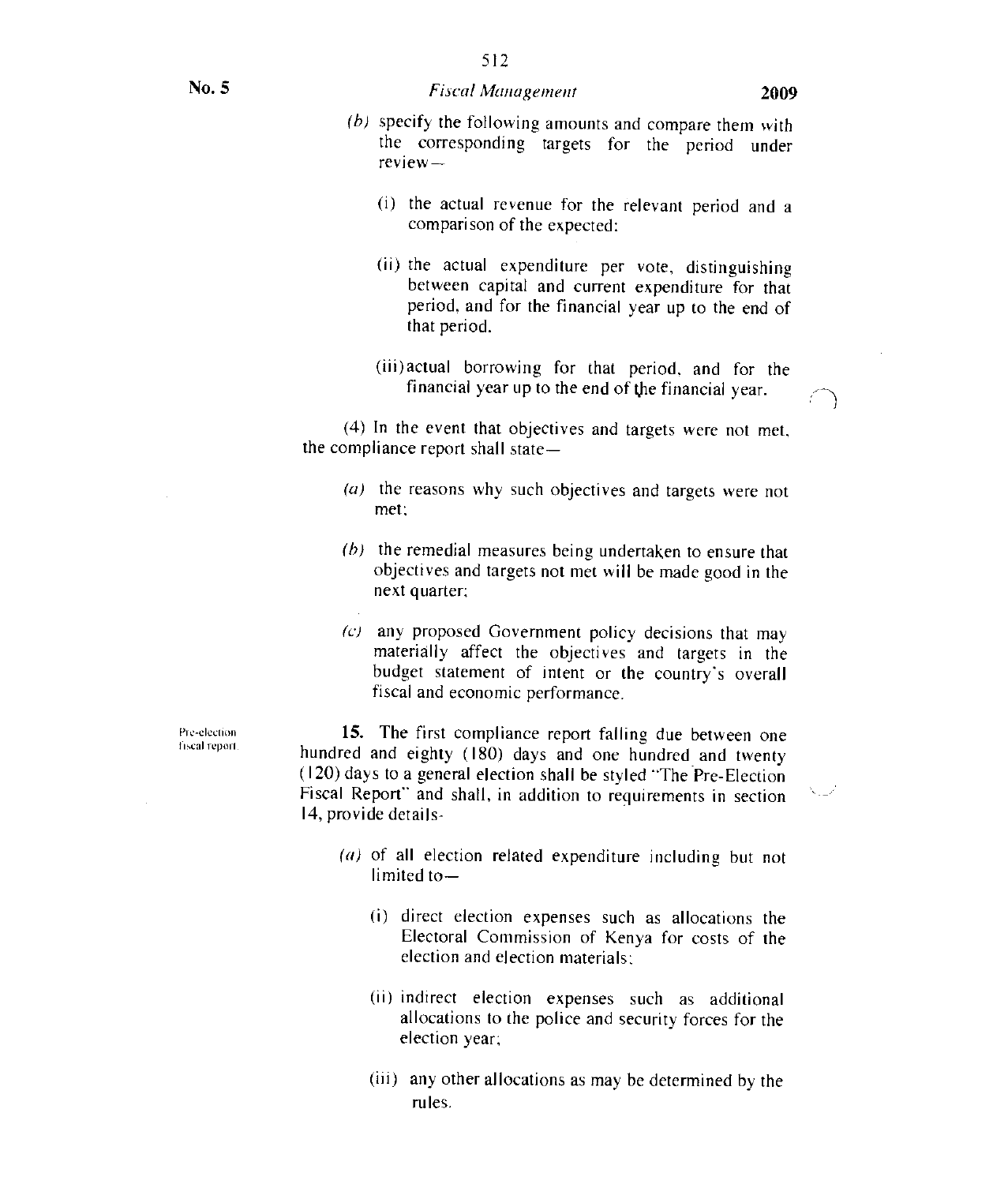#### 2009 **Fiscal Management** • No. 5

 $(b)$  if any, of all planned or anticipated material deviations from the objectives and targets laid out in the Budget Policy Statement of intent for the year and the next.

> Withholding of approval.

16. (1) Where the National Assembly is satisfied that there has been material failure to implement previous audit recommendations made by the National Assembly. the Assembly may withhold the withdrawal of specific line items on a vote on account, from the Consolidated Fund such monies as it may determine for the purpose of meeting any expenditure of such department.

(2) Where a department has willfully and persistently failed to implement or respond to audit questions and recommendations, the National Assembly may, subject to such conditions as it thinks expedient, with-hold such amounts from the department's vote for the year as are commensurate to the amounts in the audit queries regarding that department

(3) If the National Assembly is satisfied that a department has wilfully and persistently failed to:-

- (a) practice the principles of prudence and sound fiscal management; or
- (b) adhere to proper accounting and financial management practices; or
- $(c)$  meet fiscal objectives and goals,

it may, subject to such conditions as it considers expedient, withhold any one or more of the line items in votes for the several services under that department.

(4) Where the waste and persistent failures of a department under this section have been shown to be caused by the persistent misconduct of any public officer, the National Assembly may, by a simple majority vote, and subject to such conditions as it may impose, withhold any of the emoluments and benefits of such officer for such period as it deems fit.

(5) If the department lays a report before the National Assembly showing that it has subsequently implemented the audit recommendations, the National Assembly may, if the Appropriation Act has not come into operation, authorize such

f.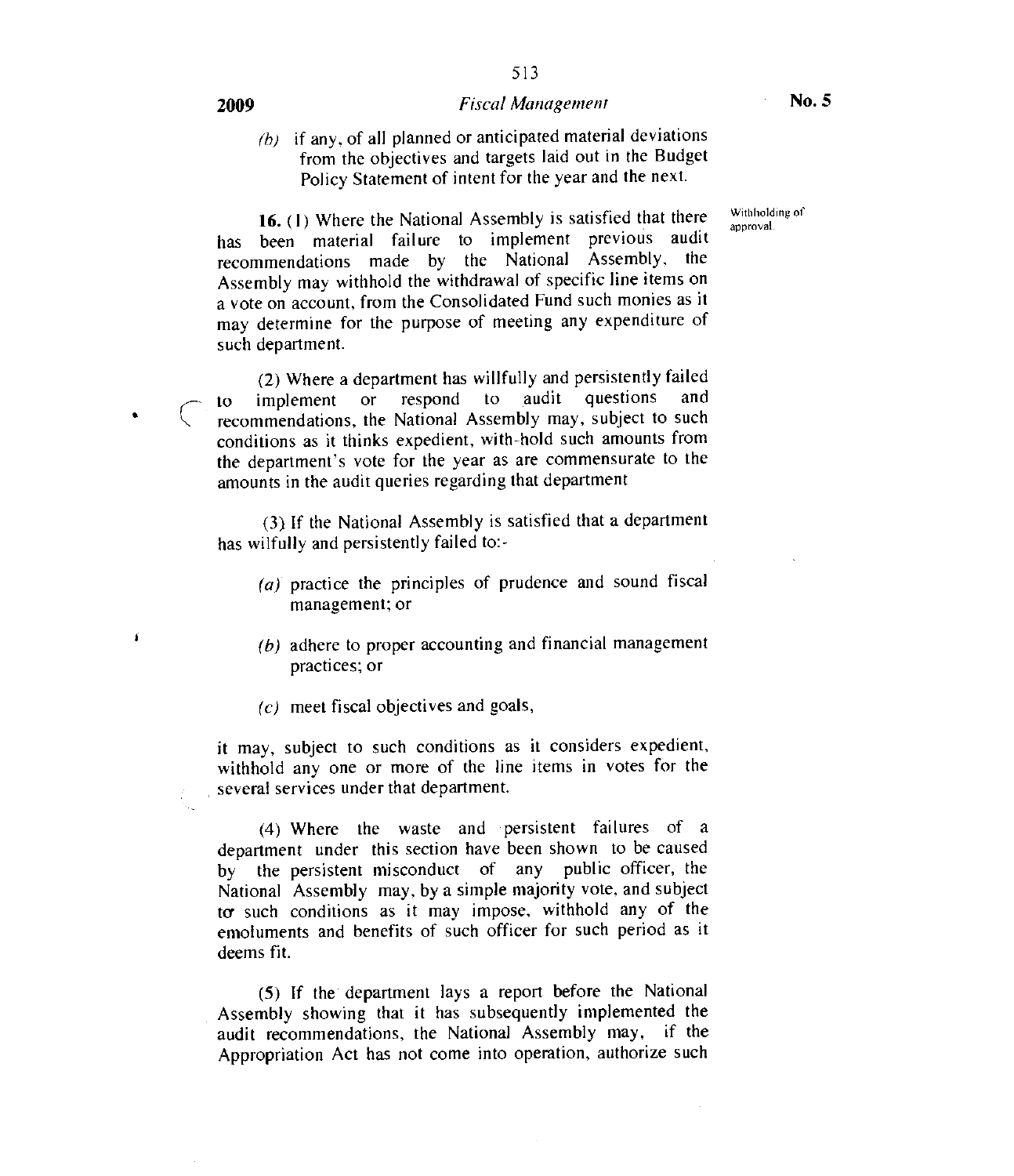#### No. 5 *Fiscal Management* 2009

514

(6) The Controller and Auditor General may, in his report to the National Assembly, recommend to the National Assembly the withholding of any item in accordance with this section.

(7) In this section—

- $(a)$  "with-holding" means the with-holding, in part or in whole, temporarily or permanently, any one or more of the line items in the votes included in the annual estimates.
- (b) "department" includes a Ministry or any of its subunits.

#### PART IV—GENERAL

Transttional 17. (I) Upon the coming into force of this Act, the consideration of the votes on account for the various departments that have not filed compliance reports or implemented audit recommendations shall take place on the day after the annual estimates are laid before the, National Assembly.

> (2) Departments shall request such amounts as are needed for the purpose of meeting the expenditure necessary to provide Government services before the coming into force of the Appropriations Act for the year.

> (3) The National Assembly may limit amounts approved under votes on account to twenty five per centum- or less- of the total sums in the estimates for the year if the requesting department has not complied with any of the provisions of section 18.

> (4) In this section, "Government services" means any of the services rendered and activities undertaken by any Government department whether such services are recurrent or not.

> 18. (1) The Permanent Secretary for the time being incharge of the Treasury may from time to time request for information from any public institution that is necessary for meanned in the controller that is required to be prepared by this Act.

(2) A request under subsection (I) must be in writing and

Authority to obtain information.  $\bullet$ 

 $\pmb{i}$ 

f,

j.